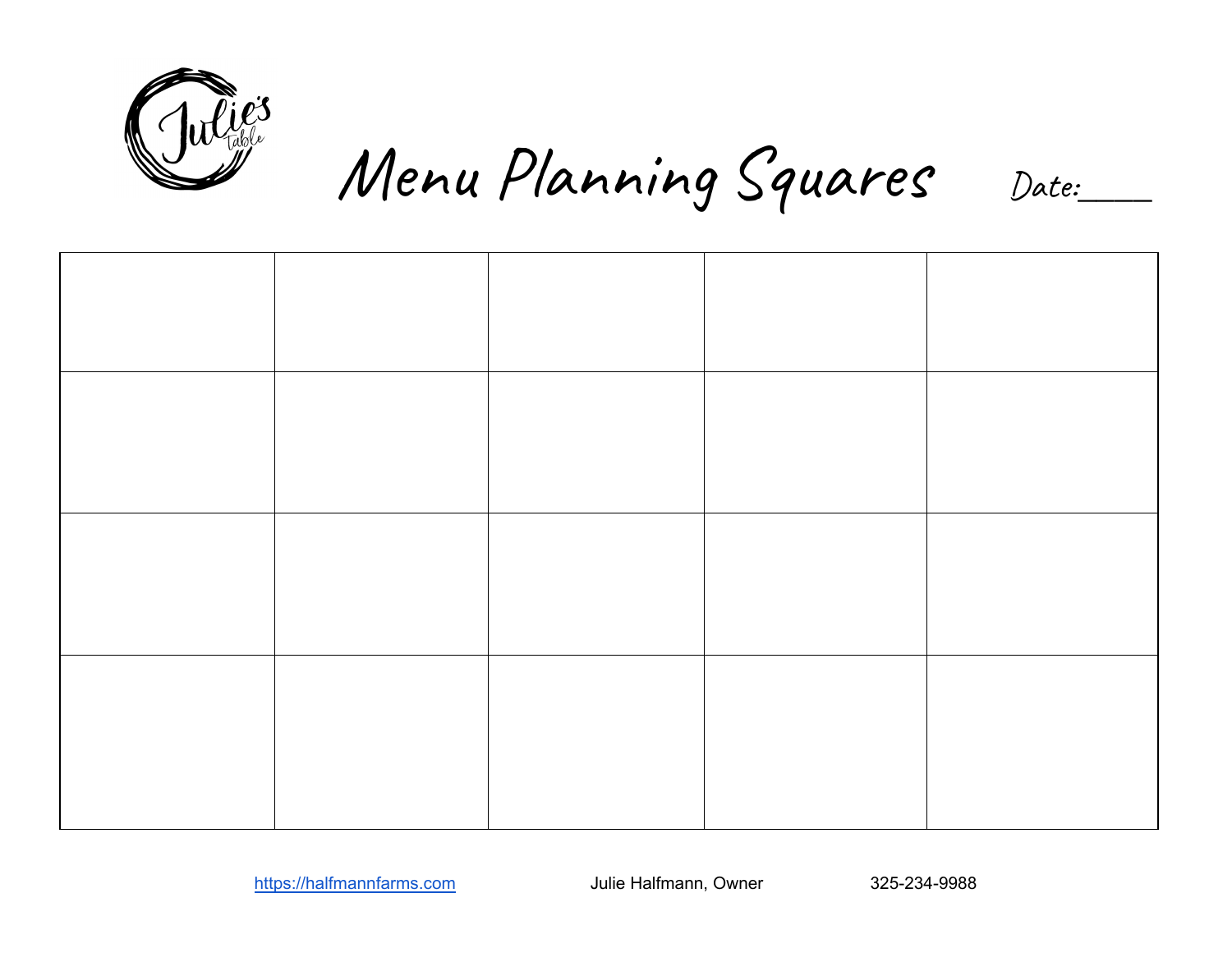# **Brainstorming Sheet No. 1**

Use this document to brainstorm and list all the dishes your family likes to eat in each category. Ask your family members for their input and ideas, too. Refer to the list when meal planning.

| <b>Chicken</b> | <b>Beef</b> | <b>Pork</b> | <b>Meatless</b> | <b>Fish</b> |
|----------------|-------------|-------------|-----------------|-------------|
|                |             |             |                 |             |
|                |             |             |                 |             |
|                |             |             |                 |             |
|                |             |             |                 |             |
|                |             |             |                 |             |
|                |             |             |                 |             |
|                |             |             |                 |             |
|                |             |             |                 |             |
|                |             |             |                 |             |
|                |             |             |                 |             |
|                |             |             |                 |             |
|                |             |             |                 |             |
|                |             |             |                 |             |
|                |             |             |                 |             |
|                |             |             |                 |             |
|                |             |             |                 |             |
|                |             |             |                 |             |
|                |             |             |                 |             |
|                |             |             |                 |             |
|                |             |             |                 |             |
|                |             |             |                 |             |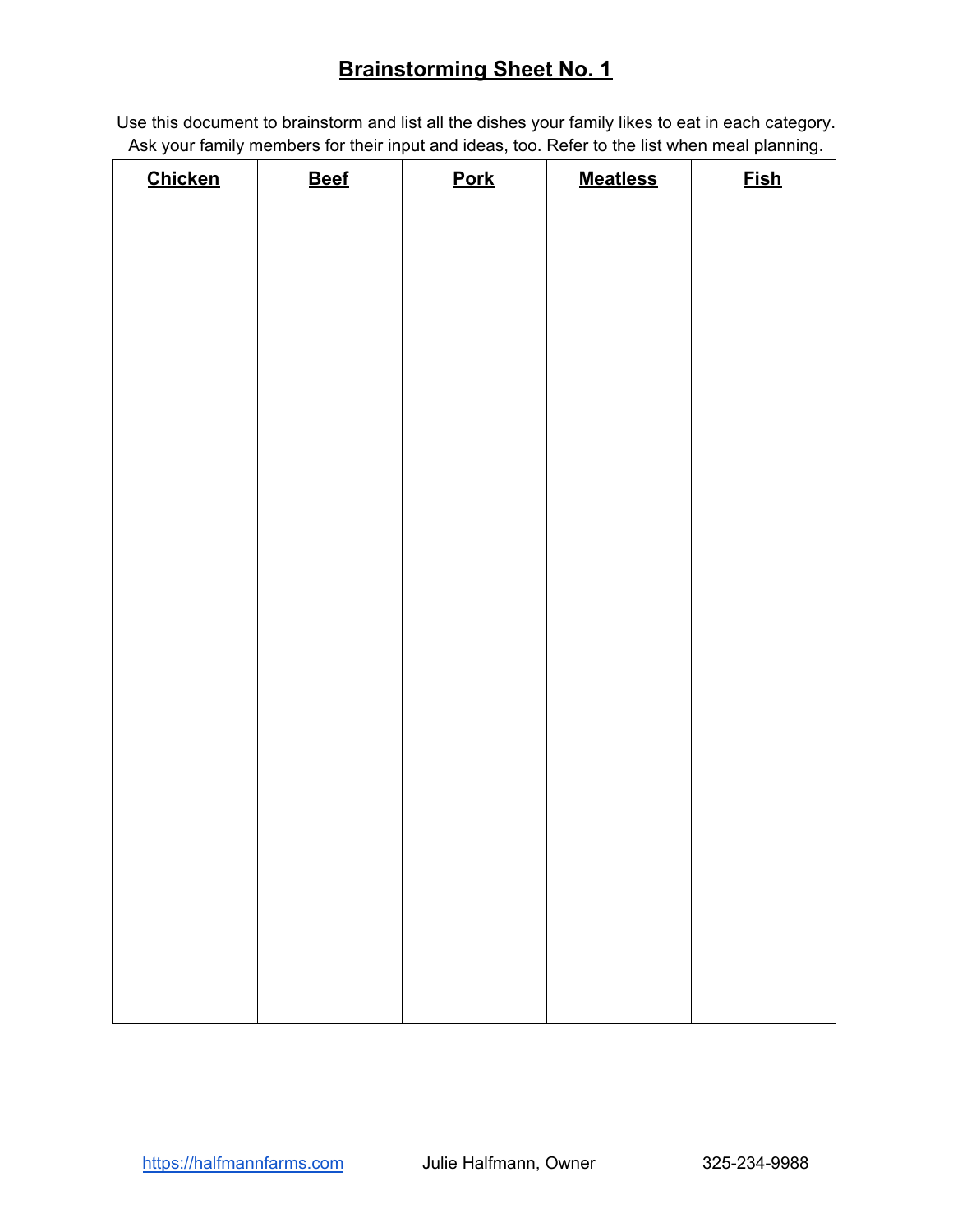## **Brainstorming Sheet No. 2 - Meal Planning Squares Sides**

| 1. Green salad               | 39. |
|------------------------------|-----|
| 2. Pasta salad               | 40. |
| 3. Potato salad              | 41. |
| 4. Macaroni salad            | 42. |
| 5. Coleslaw                  | 43. |
| 6. Fruit salad               | 44. |
| 7. Baked beans               | 45. |
| 8. Refried beans             | 46. |
| 9. Fresh veggies and dip     | 47. |
| 10. Corn on the cob          | 48. |
| 11. Corn                     | 49. |
| 12. Peas                     | 50. |
| 13. Asparagus                | 51. |
| 14. Green beans              | 52. |
| 15. Brussel sprouts          | 53. |
| 16. Steamed broccoli         | 54. |
| 17. Steamed carrots          | 55. |
| 18. Steamed cabbage          | 56. |
| 19. Sautéed zucchini/squash  | 57. |
| 20. Steamed cauliflower      | 58. |
| 21. Steamed spaghetti squash | 59. |
| 22. Baked potato             | 60. |
| 23. Steak fries              | 61. |
| 24. Mashed potatoes          | 62. |
| 25. Au gratin potatoes       | 63. |
| 26. Roasted red potatoes     | 64. |
| 27. Apple sauce              | 65. |
| 28. Mixed fruit              | 66. |
| 29. Melon                    | 67. |
| 30. Spanish rice             | 68. |
| 31. Wild rice                | 69. |
| 32. Rice-a-roni              | 70. |
| 33. Fried rice               | 71. |
| 34. Polenta                  | 72. |
| 35. Mozzarella sticks        | 73. |
| 36. Tater tots               | 74. |
| 37. Onion rings              | 75. |
| 38. Stuffing                 |     |

Chips and salsa Chips and guacamole Bread and butter Garlic bread **Bread sticks Buttermilk biscuits** Dinner rolls Egg rolls **Muffins Cornbread** Cheddar biscuits Crescent rolls 51. 52. 53. 54. 55. 56. 57. 58. 59. 60. 61. 62. 63. 64. 65. 66. 67. 68. 69. 70. 71. 72. 73.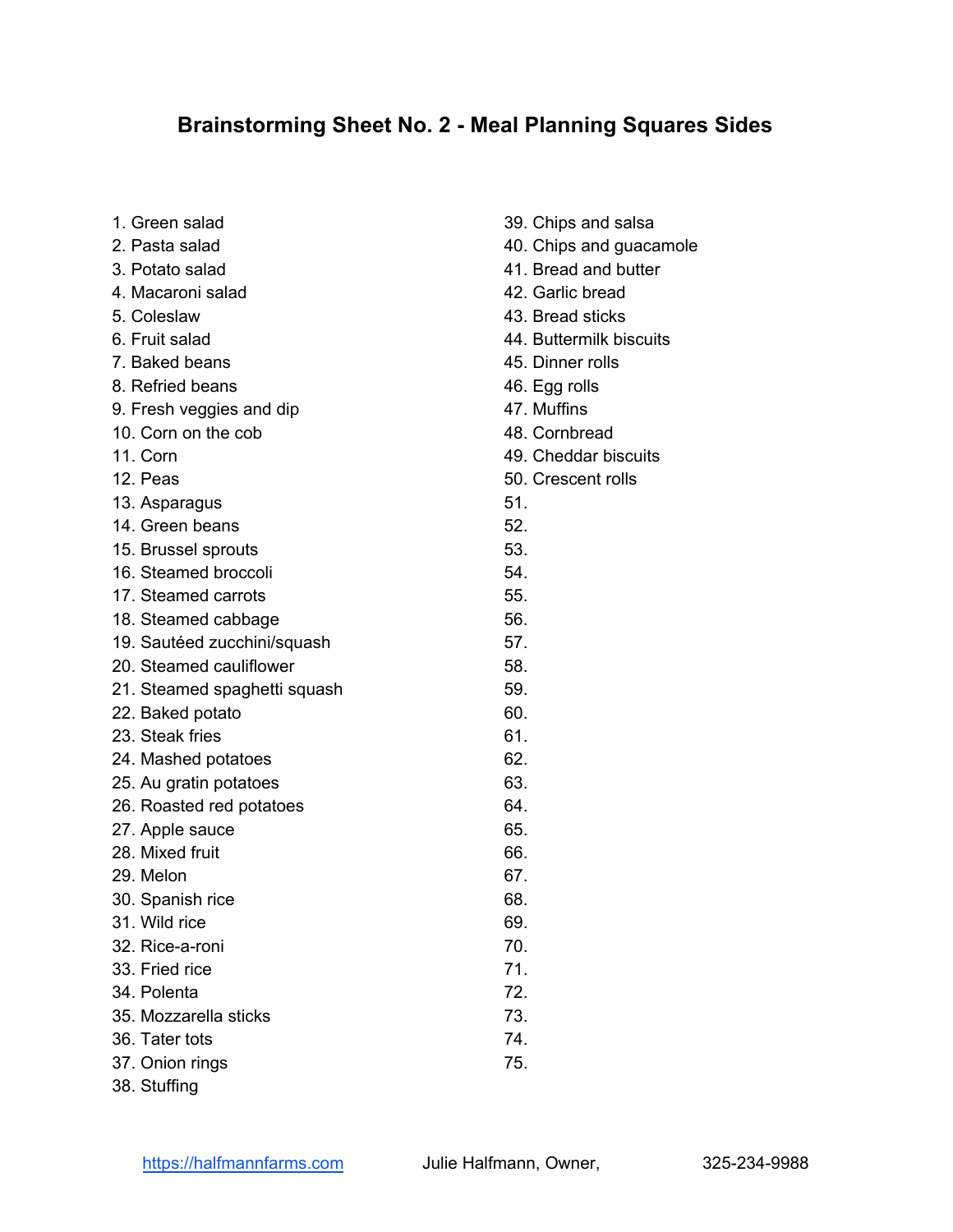Hello!

I'm so glad you're here! At **Julie's Table,** my mission is to bring people to the table for great food and fellowship! And with a variety of classes, I'm certain there is a class that would be perfect for you and your family.

To thank you for joining my email list, I'm including a free printable for meal planning. My **Menu Planning Squares** will get you started toward having a workable plan that brings your family to the table. And don't worry, I only email a couple of times a month, so I promise I won't fill up your inbox! By joining the list,



you'll have firsthand knowledge of all the upcoming classes and happenings at **Julie's Table.**

As a busy wife, mom, and business owner, I know the struggle to get everything done in a day, and feed my family, too! I have teenagers and they are always hungry! I'm the one in my family who decides what we are having for dinner, and truthfully, meal planning is hard! But I've found that feeding my family is easier if I plan and shop for 5 meals each week. Planning 5 meals for the week allows for one or two meals that are leftovers or for dining out. I like to look at the week ahead and loosely plan our dinners so that I have the ingredients on hand ready to cook whatever works with our schedule or mood. I like options, so I'm not hard and fast on the day I'm cooking a certain meal, but if that works for you, go for it!

So download the **Menu Planning Squares** printable to get started. And check out all of the classes available, especially the **Meal Prep** class, the **Instant Pot** class, and the **Freezer Meal Prep** class. Those classes are designed to help you cook for your family.

*Come to the Table!* Julie